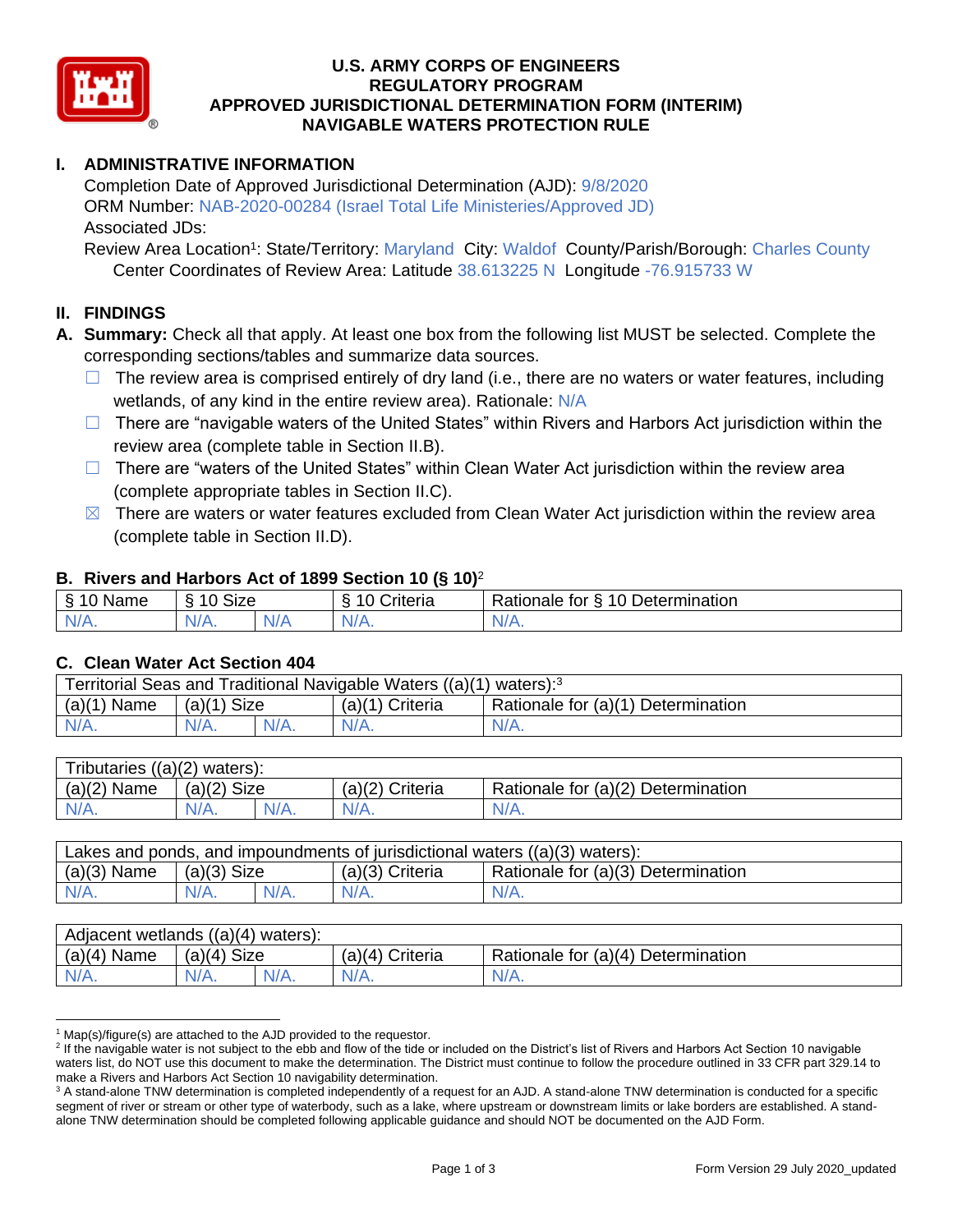

### **U.S. ARMY CORPS OF ENGINEERS REGULATORY PROGRAM APPROVED JURISDICTIONAL DETERMINATION FORM (INTERIM) NAVIGABLE WATERS PROTECTION RULE**

# **D. Excluded Waters or Features**

| Excluded waters $((b)(1) - (b)(12))$ : <sup>4</sup> |                       |                  |                                    |                                                                                                                                                                                                                                                                                                                                                                                                                                                                                                                                                                                              |  |
|-----------------------------------------------------|-----------------------|------------------|------------------------------------|----------------------------------------------------------------------------------------------------------------------------------------------------------------------------------------------------------------------------------------------------------------------------------------------------------------------------------------------------------------------------------------------------------------------------------------------------------------------------------------------------------------------------------------------------------------------------------------------|--|
| <b>Exclusion Name</b>                               | <b>Exclusion Size</b> |                  | Exclusion <sup>5</sup>             | Rationale for Exclusion Determination                                                                                                                                                                                                                                                                                                                                                                                                                                                                                                                                                        |  |
| <b>Wetland A</b>                                    | 1.77                  | $\text{acre}(s)$ | $(b)(1)$ Non-<br>adjacent wetland. | Wetland A is an isolated wetland that receives<br>water from the adjacent property and from<br>stormwater. The wetland does not abut an a(1)-<br>a(3) water, is not inundated by flooding, and it is<br>not separated from an a(1)-a(3) water by a<br>natural or manmade barrier. The wetland does<br>not have a surface water connection to an a(1)-<br>$a(3)$ water.                                                                                                                                                                                                                       |  |
| <b>Wetland B</b>                                    | 0.05                  | $\text{acre}(s)$ | $(b)(1)$ Non-<br>adjacent wetland. | Wetland B is an isolated wetland that receives<br>water from stormwater. The wetland does not<br>abut an $a(1)-a(3)$ water, is not inundated by<br>flooding, and it is not separated from an a(1)-<br>a(3) water by a natural or manmade barrier. The<br>wetland does not have a surface water<br>connection to an $a(1)$ - $a(3)$ water. The wetland is<br>bounded by the topography of the site and is<br>situated along the railroad tracks. There is no<br>known or field located culverts to carry flow<br>under the railroad tracks into wetland or streams<br>identified in NWI maps. |  |

# **III. SUPPORTING INFORMATION**

- **A. Select/enter all resources** that were used to aid in this determination and attach data/maps to this document and/or references/citations in the administrative record, as appropriate.
	- $\boxtimes$  Information submitted by, or on behalf of, the applicant/consultant: Summary of Nontidal
	- Wetlands/Waters for Property of Israel Total Life of Ministries, LLC dated April 2020

This information is sufficient for purposes of this AJD. Rationale:

- $\Box$  Data sheets prepared by the Corps: Title(s) and/or date(s).
- $\boxtimes$  Photographs: Aerial and Other: On site photos taken by the consultant during delineation and Aerial Imagery from Google Earth
- $\Box$  Corps site visit(s) conducted on: Date(s).
- ☐ Previous Jurisdictional Determinations (AJDs or PJDs): ORM Number(s) and date(s).
- ☐ Antecedent Precipitation Tool: *provide detailed discussion in Section III.B*.
- ☒ USDA NRCS Soil Survey: Figure 3-USDA-NRCS Web soIl survey
- ☒ USFWS NWI maps: USFWS NWI Online Mapper
- ☒ USGS topographic maps: Figure 2- USGS 7.5 Minute LaPlata Quad

## **Other data sources used to aid in this determination:**

 <sup>4</sup> Some excluded waters, such as (b)(2) and (b)(4), may not be specifically identified on the AJD form unless a requestor specifically asks a Corps district to do so. Corps districts may, in case-by-case instances, choose to identify some or all of these waters within the review area.

 $5$  Because of the broad nature of the (b)(1) exclusion and in an effort to collect data on specific types of waters that would be covered by the (b)(1) exclusion, four sub-categories of (b)(1) exclusions were administratively created for the purposes of the AJD Form. These four sub-categories are not new exclusions, but are simply administrative distinctions and remain (b)(1) exclusions as defined by the NWPR.